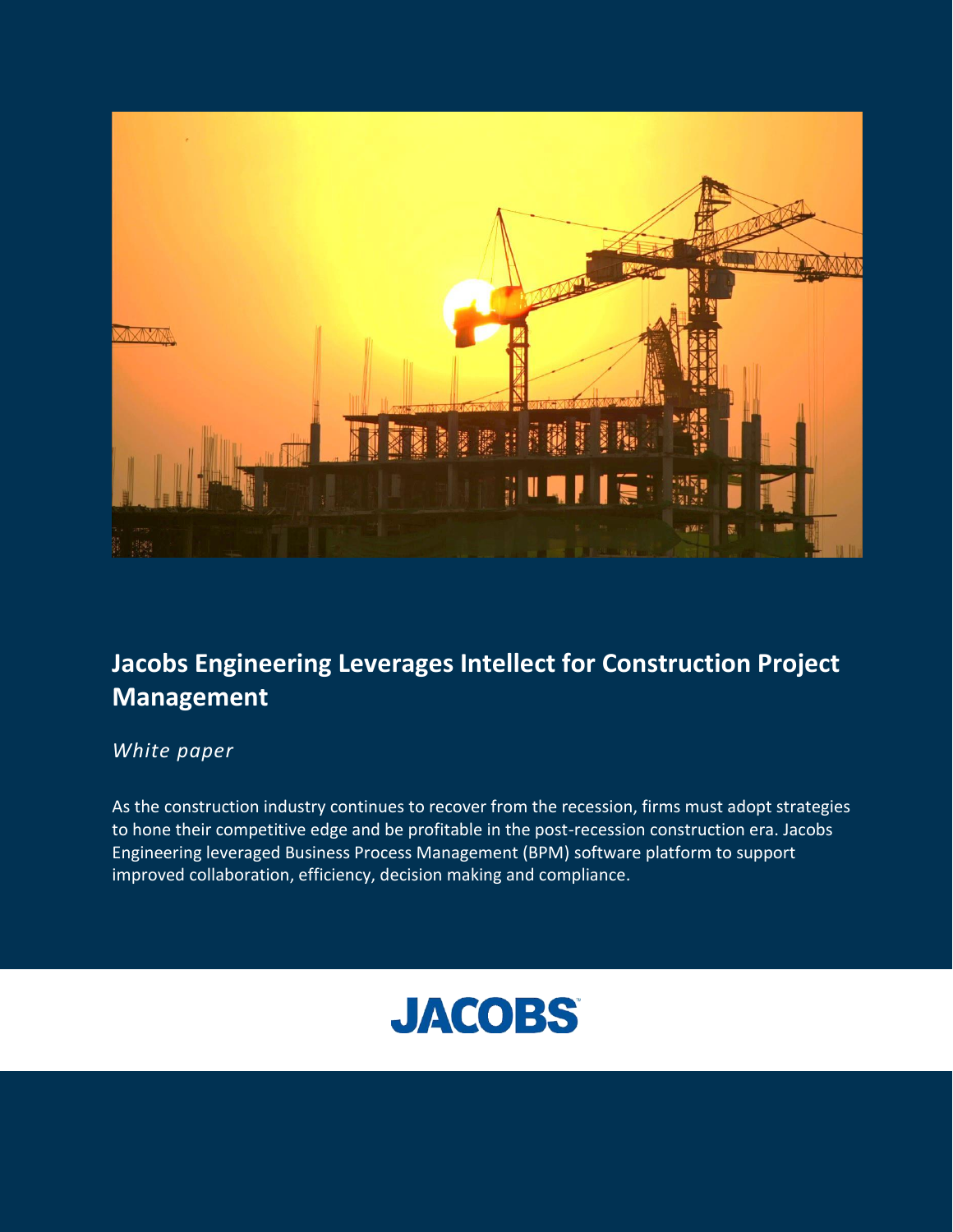

Technology is playing an increasing role in the construction and building industry – it's being integrated into smart building structures and is also being adopted in the field to create efficiencies and support collaboration on the job site and with all stakeholders. Increasingly, BPM is being leveraged as an essential tool to improve quality and communication to ensure projects stay on schedule and on budget.

With annual revenues exceeding \$8 billion, Jacobs Engineering Group Inc. is one of the world's largest and most diverse providers of professional technical services, offering full-spectrum support to industrial, commercial, and government clients across multiple markets. Its services include scientific and specialty consulting as well as all aspects of engineering and construction, and operations and maintenance.

When Jacobs Engineering was contracted to manage the construction of a 14-mile sewer tunnel as part of a \$2 billon wastewater treatment plant project for King County, Wash., it struggled to use an online construction management system prescribed for the project, which hindered productivity and required constant management intervention.

### **In Search of a Better Solution**

After months of frustration, Project Manager Anthony Pooley was able to garner consensus to source another solution that would better meet the project's process management and documentation requirements. Pooley looked at a full range of solutions but many didn't offer the flexibility, customer control, speed of deployment, and workflow capabilities needed. After seeing a demo of the Intellect BPM platform, Pooley liked the solutions functionality and extensibility; when Intellect offered to model some of his processes and a few days later came back with a working model, he was sold.

Intellect was successfully integrated and deployed into the live project, already under way, in only 2.5 months. With the solution, Pooley built modules to support many varying workflows to support a wide range of essential construction operations.

One such module supports lifecycle management for design drawings. Another module supports the receipt, review, approval and payment of thousands of contactor applications for time and materials. This mitigates late payment fees, keeps track of payments against work orders with "not to exceed" thresholds, and also ensures timely payments are made so contractors stay cash-flow positive; essential to keep projects rolling.

Another module supports compliance activities – supporting recording and/or monitoring of specific information and its distribution to key stakeholders to ensure compliance requirements are met. Similarly, a permitting application manages permitting activities to track and renew permits as needed and/or support the submission of additional information to maintain permits.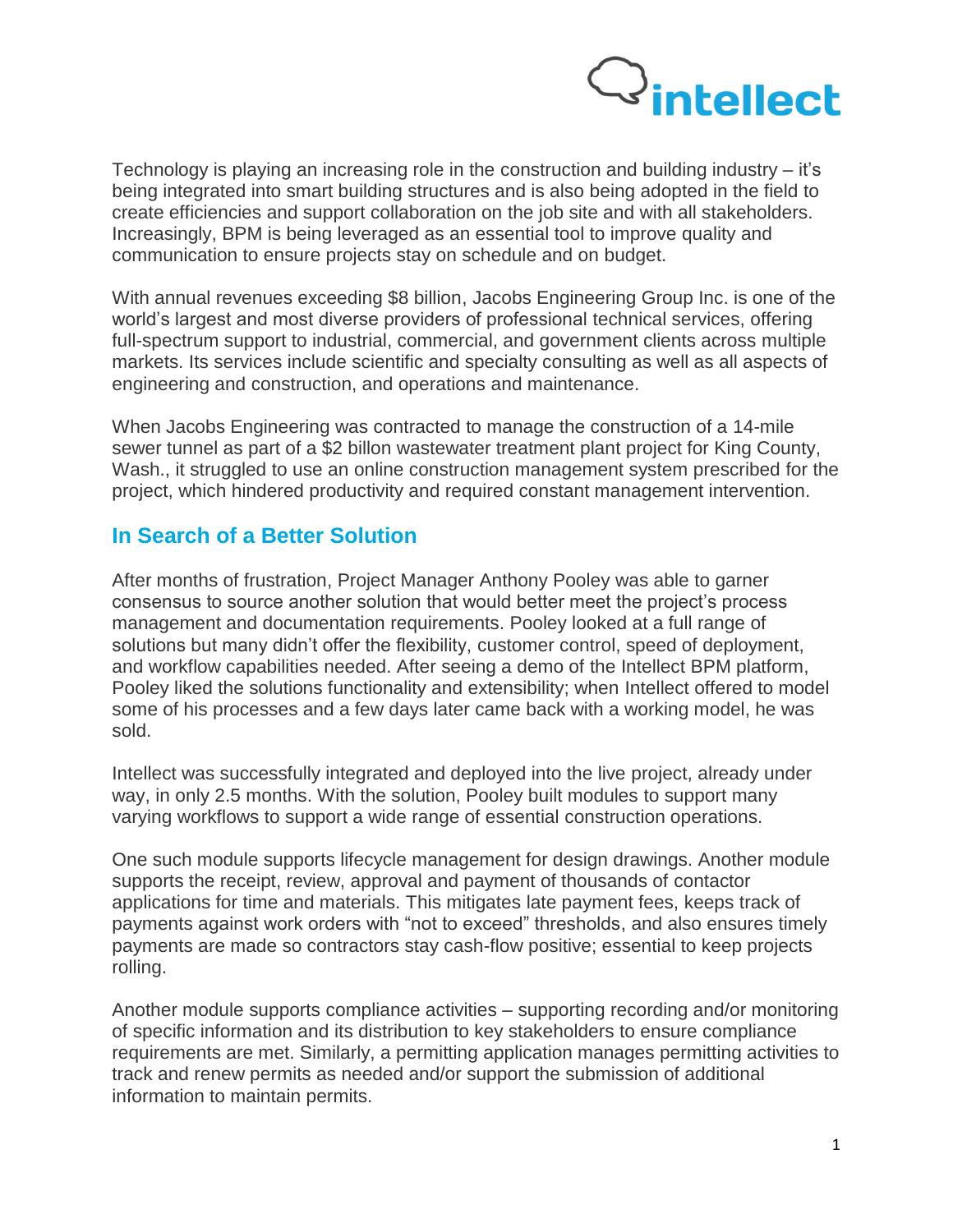

Another module Pooley developed digitizes and automates safety observation reporting – an effort to monitor and manage safety conditions on the job. The module ensures behaviors are documented, assigned for review and follow up actions, and that reporters receive feedback to close the loop and provide improved responsiveness. A record of safety observation provided needed audit trails and documentations to attest to proper safety oversight on the job.

A risk register module automates the risk review process, ensuring the best people to evaluate each risk factor are assigned to do so, at the appropriate intervals needed.

## **Intellect: Delivering Value**

"In any large construction project, there's a complicated web of relationships that must be supported and processes managed within various internal and external constraints," said Pooley. "The Intellect BPM platform provides the requisite flexibility to support a wide range of processes in the construction industry, which is beneficial given there are so many repetitive tasks that must be tracked for quality and cost purposes.

"Everyone wants to go digital but they don't know how to do it and they don't have the tools to do it. What Intellect has, is what everyone [in the construction industry] needs. You're only limited to whatever processes you can dream up," said Pooley.

Many digital project management solutions are essentially electronic filing cabinets with a few forms attached and maybe three to four pre-programmed workflows to choose from. "The Intellect solution gave us the power and extensibility to support all our processes, as opposed to having to tailor our processes to meet the constraints of the software," he said.

Jacobs Engineering leveraged Intellect to capture myriad benefits including:

- Analysis and streamlining of core business processes, to eliminate bottlenecks and optimize operational performance.
- Improved management of suppliers and contractors.
- Streamlining of invoicing processes, contracts, CAD drawings, and the provision of materials – shorten payment times to take advantage of invoice discounts.
- Improved decision-making, record keeping, and compliance.
- Improves adherence to schedule and budgets/avoid overruns for improved customer satisfaction.
- Ability to ensure employees, contractors and suppliers are aware of and adhere to the correct standards of health and safety on site.
- Definition of processes, procedures and best practices in place around the use of equipment, and the handling of materials.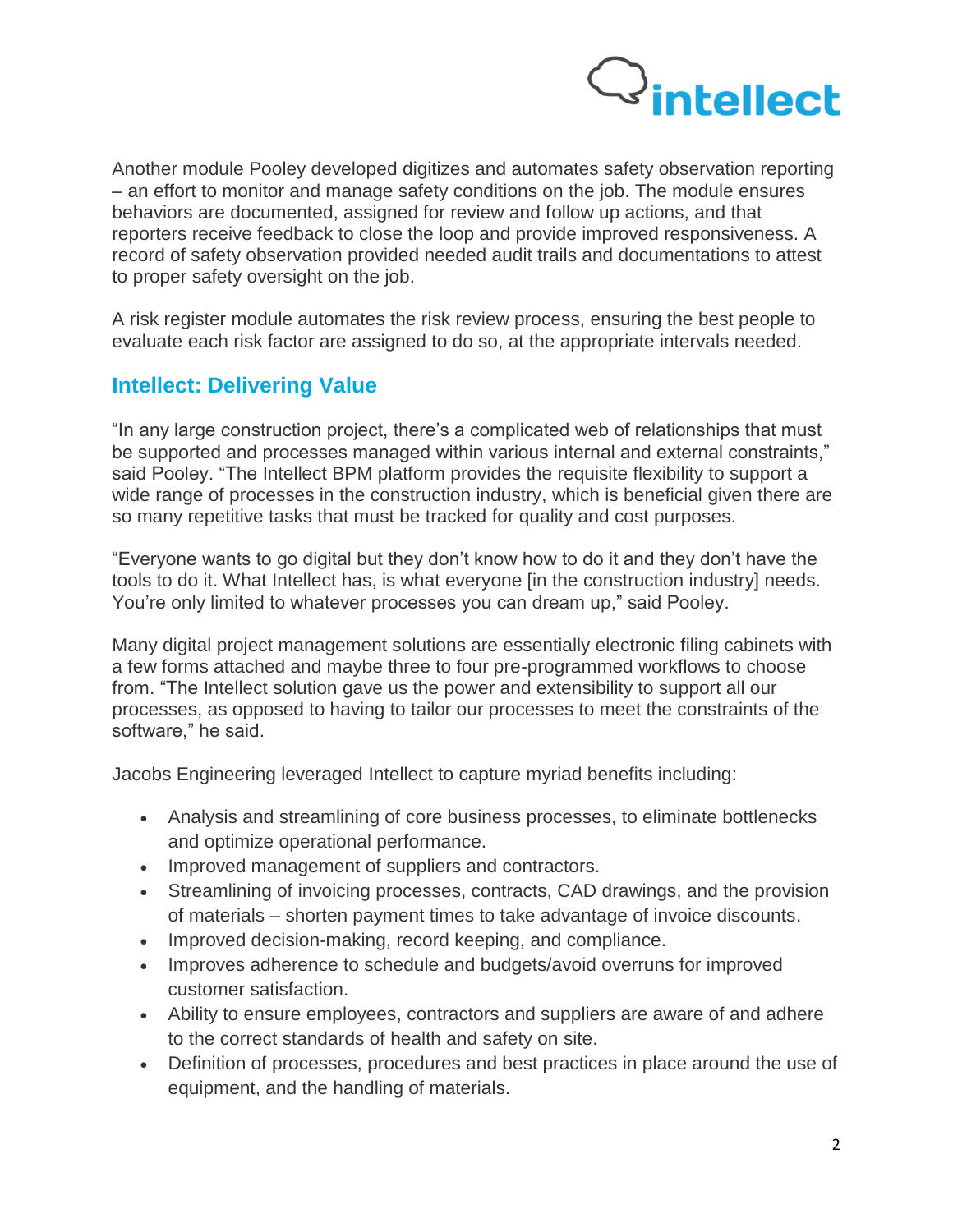

- Improved assessment of risk, identification levels of unacceptable risks, and more control over elimination of risk factors.
- Improved communication/collaboration with clients/owners.
- Ability to leverage the power of mobility with mobile apps for scenarios such repairs or safety observation reporting.

Interested in gaining improved efficiencies in your Building, Construction and Engineering operations? Contact us at 800.558.6832 or 310.439.9680, email [sales@intellect.com,](mailto:sales@intellect.com) or visit us on the web at: [www.intellect.com.](http://www.intellect.com/)